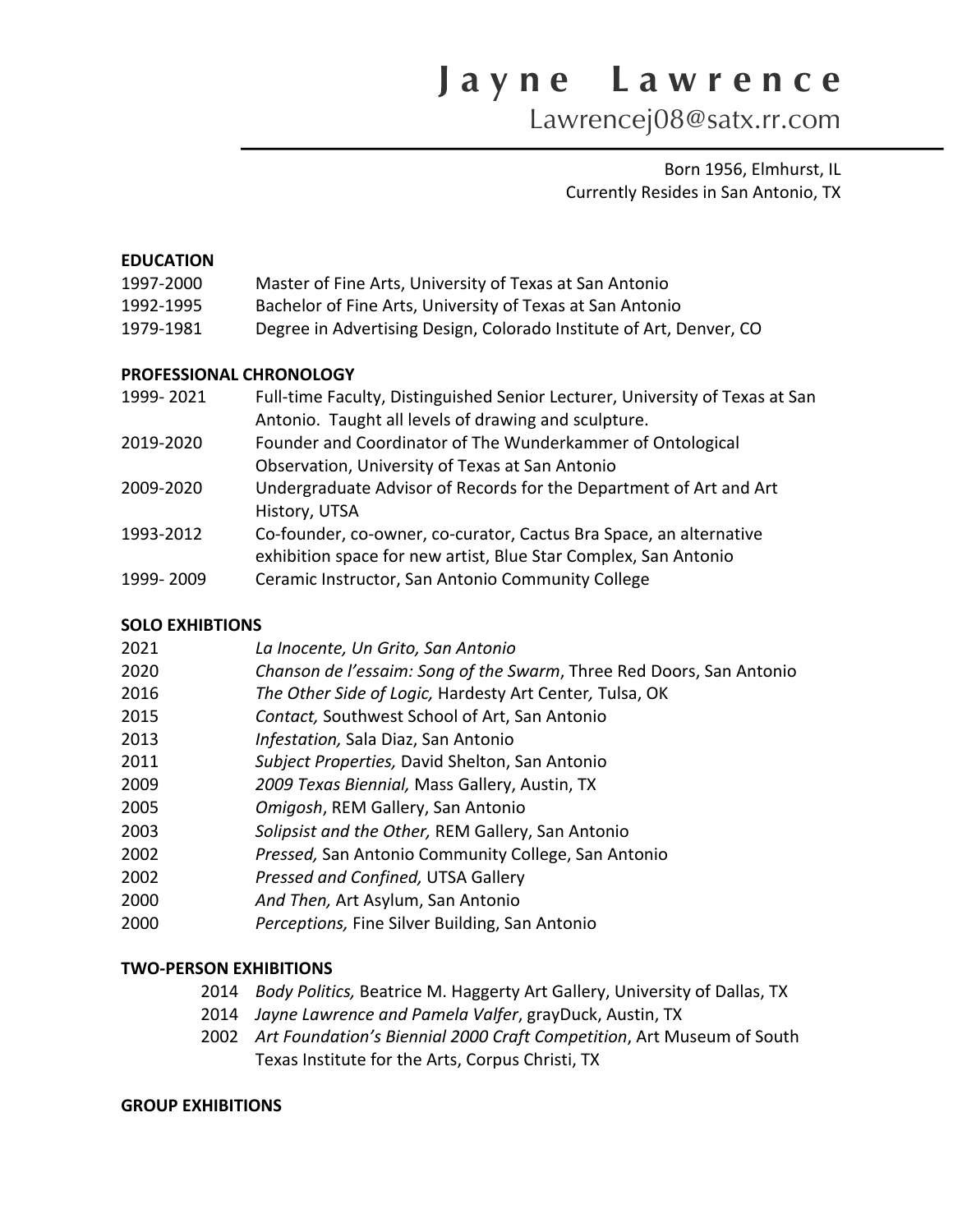Lawrencej08@satx.rr.com

| Sept-Oct 2021 | XX Biennial Faculty Show, UTSA                                                                    |
|---------------|---------------------------------------------------------------------------------------------------|
| April 2020    | April Dressed in all its Trim, Studio Comfort, Comfort, TX                                        |
| Sept-Oct 2019 | XVIX Biennial Faculty Exhibition, UTSA                                                            |
| July-Aug 2019 | Drawing Conclusions, REM Gallery, San Antonio                                                     |
| Oct-Nov 2017  | XVIII Biennial Faculty Exhibition, UTSA                                                           |
| Sept 2017     | Quatro Four, Invitational, Say Si, San Antonio                                                    |
| April 2017    | Faculty Selects, Terminal 136, San Antonio                                                        |
| Feb March     | Drawing Perspectives, Baugh Gallery, University of Mary Hardin-Baylor,                            |
| 2017          | Belton, TX                                                                                        |
| 2016          | Arte Nuevo, Juror: Kimberly Arp, UTSA                                                             |
| 2015          | Departures and Arrivals, curated by Mark Hogensen, Palo Alto College, San<br>Antonio              |
| 2015          | East Bound and Down, Good Children Gallery in conjunction with Flight<br>Gallery, New Orleans, LA |
| 2015          | Nature on the Edge, Bil Haus Arts, Curator: David Rubin, San Antonio                              |
| 2015          | Runnin' Down the Road, Terminal 136, San Antonio                                                  |
| 2015          | Picked Six, Invitational, Clamp Light Artist Studios and Gallery, San<br>Antonio                  |
| 2015          | Celebrating Women in Art Education, Invitational, The Art Center of<br>Corpus Christi, TX         |
| 2014          | New Art/ Arte Nuevo, Juror: Catherine Lee, UTSA                                                   |
| 2014          | Yes (the river knows), Invitational, Flight Gallery, San Antonio                                  |
| 2013          | Texas Biennial, Big Medium, Austin, TX                                                            |
| 2012          | The State of Drawing, Invitational, University of Texas at Arlington                              |
| 2012          | The New Old San Antonio: Tales from the Little Big Town, Hausmann<br>Millworks, San Antonio       |
| 2012          | The Inaugural Perennial: Natural Abstraction, Guadalupe Art Center, San<br>Antonio                |
| 2011          | Texas Contemporary Art Fair, George R. Brown Convention Center,<br>Houston, TX                    |
| 2011          | Suite Art Fair, Dallas, TX                                                                        |
| 2011          | Road Show Houston, David Shelton Gallery at Inman Annex, Houston, TX                              |
| 2011          | San Antonio Draw: A Survey of Contemporary Drawing, McNay Art                                     |
|               | Museum, San Antonio                                                                               |
| 2011          | The New Old San Antonio: Tales from the Little Big Town, Lawrence Art                             |
|               | Center, Lawrence, KS                                                                              |
| 2010          | Impromptu Completed, Flight, San Antonio                                                          |
| 2010          | 2009 Winter Group Show, 3 <sup>RD</sup> WARD, Brooklyn, NY                                        |
| 2010          | Foretopia, David Shelton Gallery, San Antonio                                                     |
| 2009          | Texas Draw I, Southwest School of Art, San Antonio                                                |
| 2009          | Waterflow, San Antonio Art Museum                                                                 |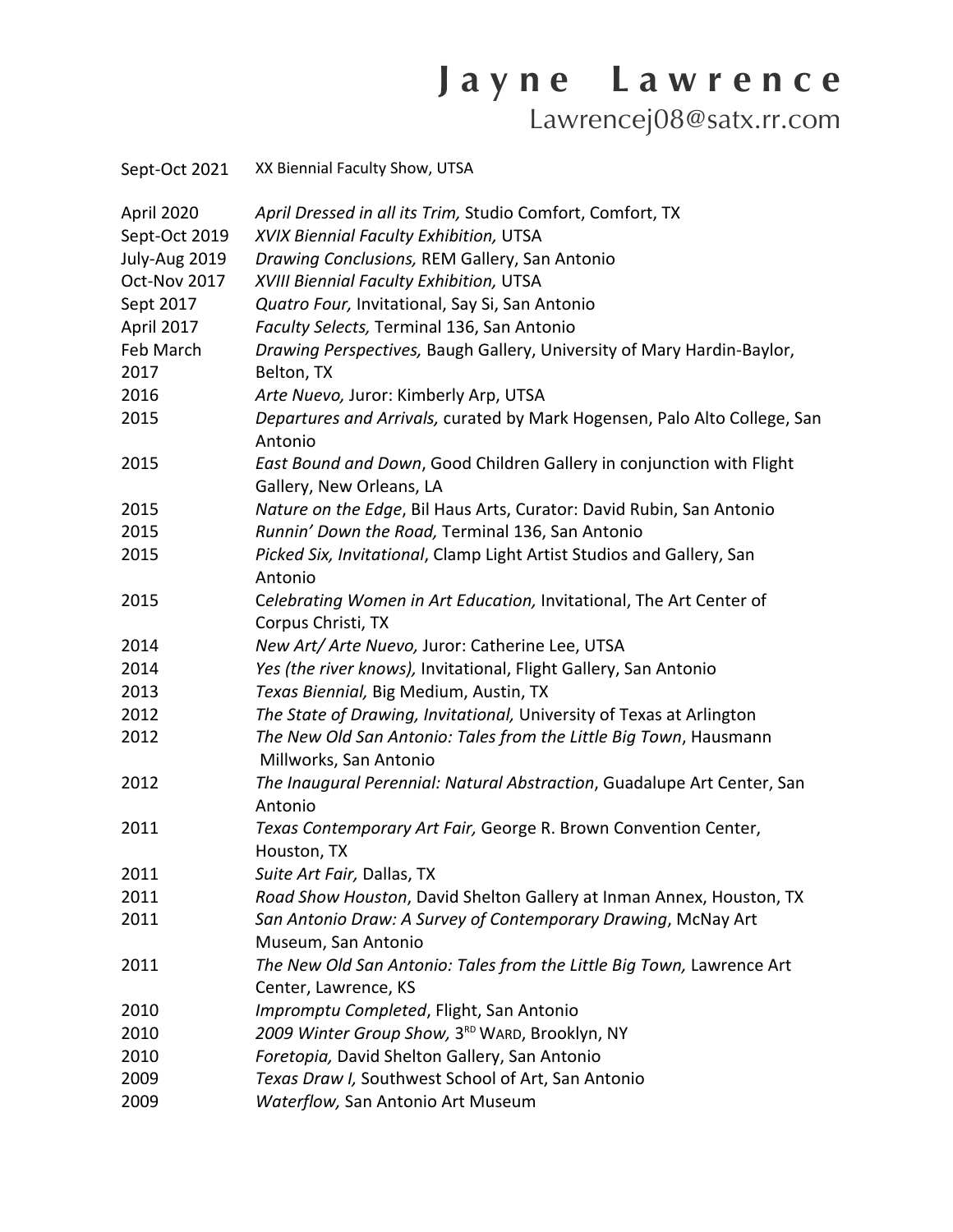Lawrencej08@satx.rr.com

| 2009 | <i>Impromptu, JAC Studios, San Antonio</i>                                 |
|------|----------------------------------------------------------------------------|
| 2009 | On, Of, or About: 50 Paper Works, Texas State University, San Marcos       |
| 2008 | Begin/Begin Again, Galeria Ortiz Contemporary, San Antonio                 |
| 2006 | Show Offs, Unit B, San Antonio                                             |
| 2006 | 30-Year Gala, Radisson Hotel, Sculpture Space, Utica, NY                   |
| 2006 | Insanely Sick, i2i gallery, San Antonio                                    |
| 2005 | Home is San Antone. , New Braunfels Museum, New Braunfels, TX              |
| 2004 | H20: Arts Consider the Hydrosphere, Southwest School of Art                |
| 2003 | Blue Star 18, Blue Star Art Space, San Antonio and Austin, TX              |
| 2003 | Neon, The Art Alliance Center at Clearlake, TX                             |
| 2002 | Steel Girls, University Art Museum, University of New Mexico, Albuquerque, |
|      | <b>NM</b>                                                                  |
| 2002 | New Images: M/F, Laredo Center for the Arts, Laredo, TX                    |
| 2001 | 2001 Exp, 500X Gallery, Dallas, TX                                         |
| 2000 | Fall/Winter 2000/2001 Exhibition, International Sculpture Center           |
|      | 2000 award for Outstanding Student Achievement in Contemporary             |
|      | Sculpture, Hamilton, NJ                                                    |
| 2000 | Fibrous, Southwest Texas University Gallery, San Marcus, TX                |
| 2000 | Revelations Texas, University of Houston, Houston, TX                      |

## **SELECTED BIBLIOGRAPHY**

| September,<br>2019 | Welcome to the WOO Lab: UTSA's New 'Cabinet of Curiosities' Aims to Put<br>the "A" in STEAM, Bryan Rindfuss, San Antonio Current |
|--------------------|----------------------------------------------------------------------------------------------------------------------------------|
| March, 2017        | S.A. artist makes beautiful work in horrible space, Steve Bennett, Express<br><b>News</b>                                        |
|                    | http://www.expressnews.com/lifestyle/article/S-A-artist-makes-beautiful-<br>art-in-a-horrible-10993697.php                       |
| August, 2015       | Jayne Lawrence's Ecosystems and Insect Warriors, David S. Rubin, Glasstire                                                       |
| January, 2014      | Artist on Artist: Gary Sweeney interviews Jayne Lawrence, Gary Sweeney,<br>San Antonio Current                                   |
| May, 2013          | Jayne Lawrence and the Architecture of Insects, Jacob Burris, San Antonio<br>Current                                             |
| May, 2013          | Exploring natural connections, Elda Silva, Express News                                                                          |
| Dec, 2011          | Donna Simon's Seeing Art Antonio Tours, Dan Goddard, Glasstire                                                                   |
| Dec, 2011          | Bugs, bad B-movies inspire Lawrence, Steve Bennett, San Antonio Express<br><b>News</b>                                           |
| July, 2009         | Four heads are better than one, Scott Dickens, Examiner.com                                                                      |
| July, 2009         | Texas Draws, Scott Dickens, Examiner.com                                                                                         |
| 2009               | Texas Biennial 2009, JR Compton, Dallas Arts Revue                                                                               |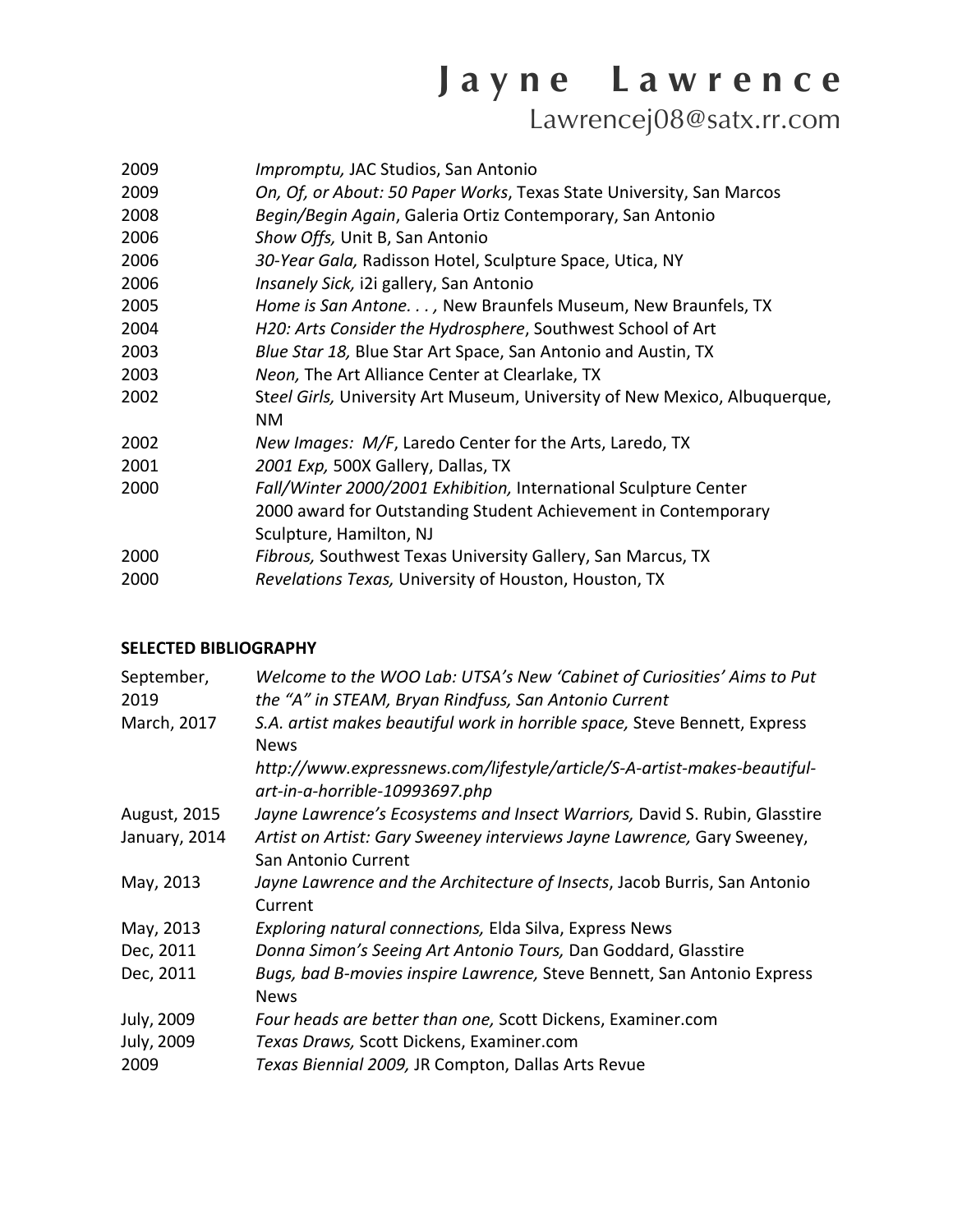Lawrencej08@satx.rr.com

| June-July, 2009<br>2009<br>July, 2009 | Texas Biennial Multiple Venues, Frances Colpitt, Art in America<br>Supernatural Selection, Michael Duncan, Exhibition catalog<br>Carefully drawn Conclusions, Dan Goddard, San Antonio Current |
|---------------------------------------|------------------------------------------------------------------------------------------------------------------------------------------------------------------------------------------------|
| September,                            | The Art Capades: Passionate observers and dancing bananas, San                                                                                                                                 |
| 2006                                  | <b>Antonio Current</b>                                                                                                                                                                         |
| September,                            | Beauty and symmetry, San Antonio Current                                                                                                                                                       |
| 2003                                  |                                                                                                                                                                                                |
| July, 2003                            | Blue Star's Survey of San Antonio art 'poetic, San Antonio Express<br><b>News</b>                                                                                                              |
| January, 2003                         | Artists take a functional turn toward home, San Antonio Express News                                                                                                                           |
| November,<br>2002                     | Women break through with metal, Albuquerque Tribune                                                                                                                                            |
| May, 2001                             | Craft Show Exhibit, Corpus Christi Caller-Times                                                                                                                                                |
| October, 2000                         | International Sculpture Center 2000 Outstanding Student Achievement In<br>Contemporary Sculpture Awards, Sculpture Magazine, 19.8                                                              |

## **AFFILIATIONS AND MEMBERSHIPS**

| 2013-Present | <b>Texas Fine Arts Association</b>       |
|--------------|------------------------------------------|
| 2013-Present | <b>McNay Art Museum</b>                  |
| 2013-Present | <b>Blue Star Contemporary Art Museum</b> |
| 2013-Present | San Antonio Museum of Art                |
| 2013-Present | Art pace                                 |

## **RESIDENCIES AND AWARDS**

| 2020 | Berlin Residency Program, Blue Star Contemporary Art Museum in       |
|------|----------------------------------------------------------------------|
|      | partnership with Künstlerhaus Bethanien, Berlin, Germany             |
| 2020 | Corona Arts Relief Program, Luminaria Artist Foundation, San Antonio |

2006 Sculpture Space, Utica, New York, partially funded by the N.E.A.

## **PUBLICATIONS**

2011 Anat Sci Educ. 2011 Sep-Oct; 4 (5):294-301. doi: 10.1002/ase.244. Epub 2011 Jul 22. Developing observational skills and knowledge of anatomical relationships in an art and anatomy workshop using plastinated specimens. Moore CM, Lowe C, Lawrence J, Borchers P.

## **CONFERENCES and PANEL DISCUSSIONS**

2015 Nature on the Edge- Bil Haus, San Antonio Pwww.youtube.com/watch?v=pFrzKgdJ9zo